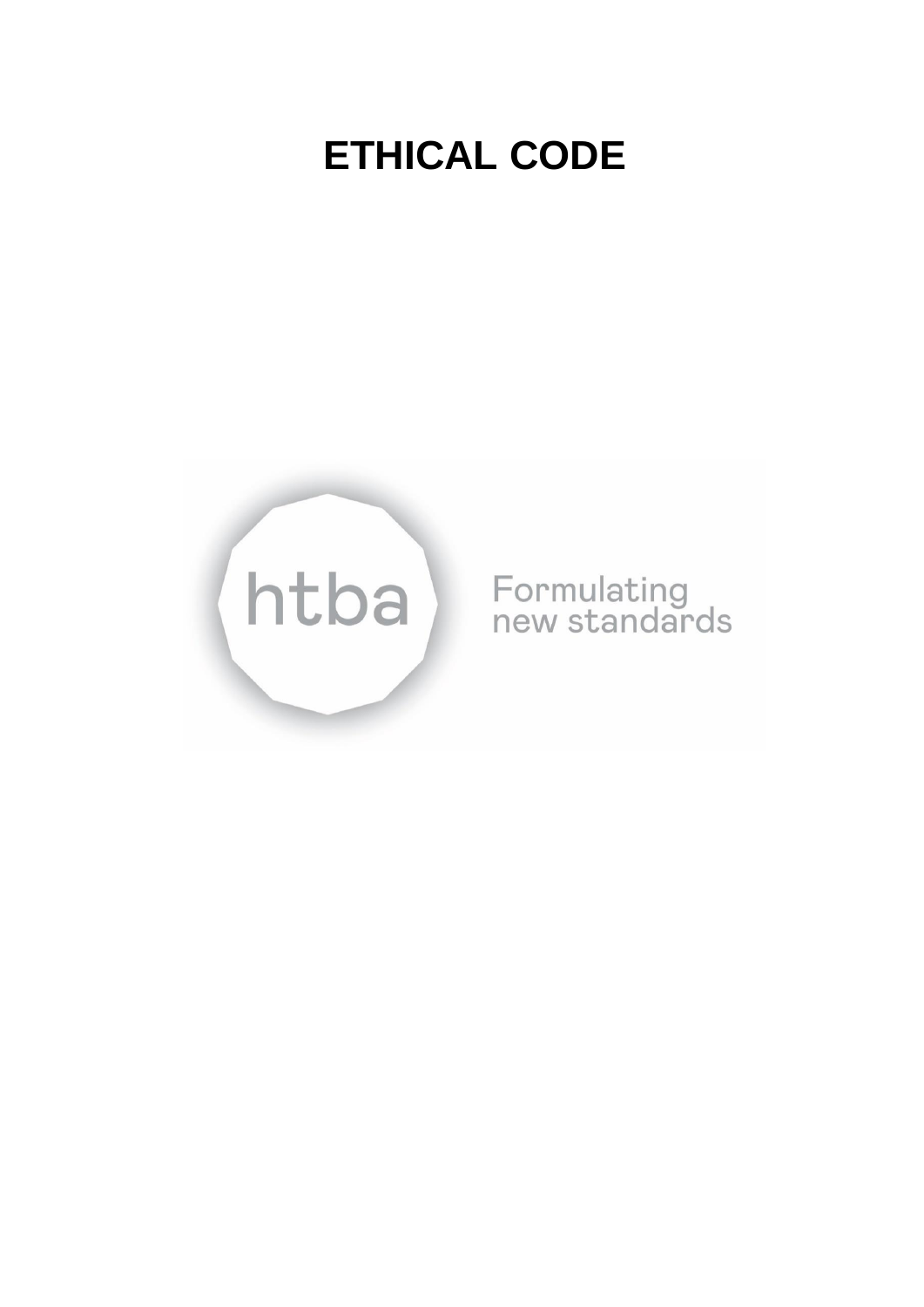# **Presentation**

Dear collaborator,

We would like to share with you the launch of our Ethical Code. As you know, until now we were operating under the framework of another company's code which was focused on another industry.

At HTBA (HealthTech BioActives) we are world leaders highly specialized in flavonoids and vitamin B12 derivatives. We know that our ingredients have a direct impact not only on our customers' business but also on the well-being of the consumers of their products.

After 40 years in the world of natural ingredients, HTBA is determined to formulate today the new standards of tomorrow.

HTBA covers the entire value chain, from raw materials to the distribution of our ingredients, with global reach in pharmaceuticals, dietary supplements, human and animal nutrition.

Therefore, we understand that our work cannot be limited to providing ingredients to our customers with professionalism and rigor, but that we must go further to be the partner that offers them solutions which respond to their present and future needs.

# **What do we share with you?**

Apart from our ingredients, HTBA offers to the world values and principles. Without them, nothing we do would be possible. This is precisely what our Code of Ethics is all about.

We want you to know firsthand how we think and why we are dedicated to creating connections and opportunities.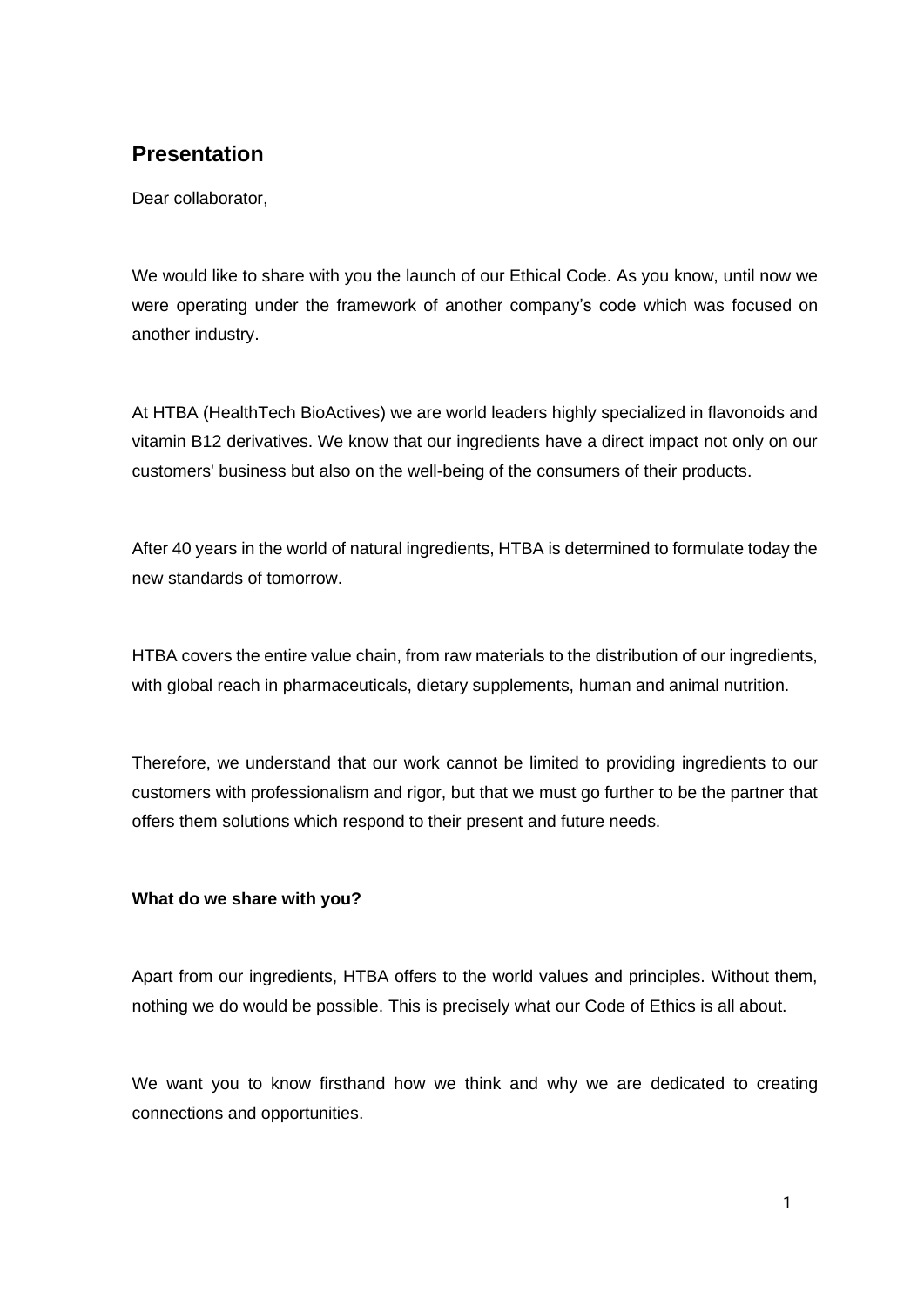You are also part of HTBA and we believe that sharing it with you is a good way to strengthen our relationships, inside and outside the company. It also allows us to row together in the same direction.

You can count on us whenever you need it and remember that you can consult any doubt, situation or problem with the Ethics Committee.

Best regards.

Alexandre Valls Coma Chief Executive Officer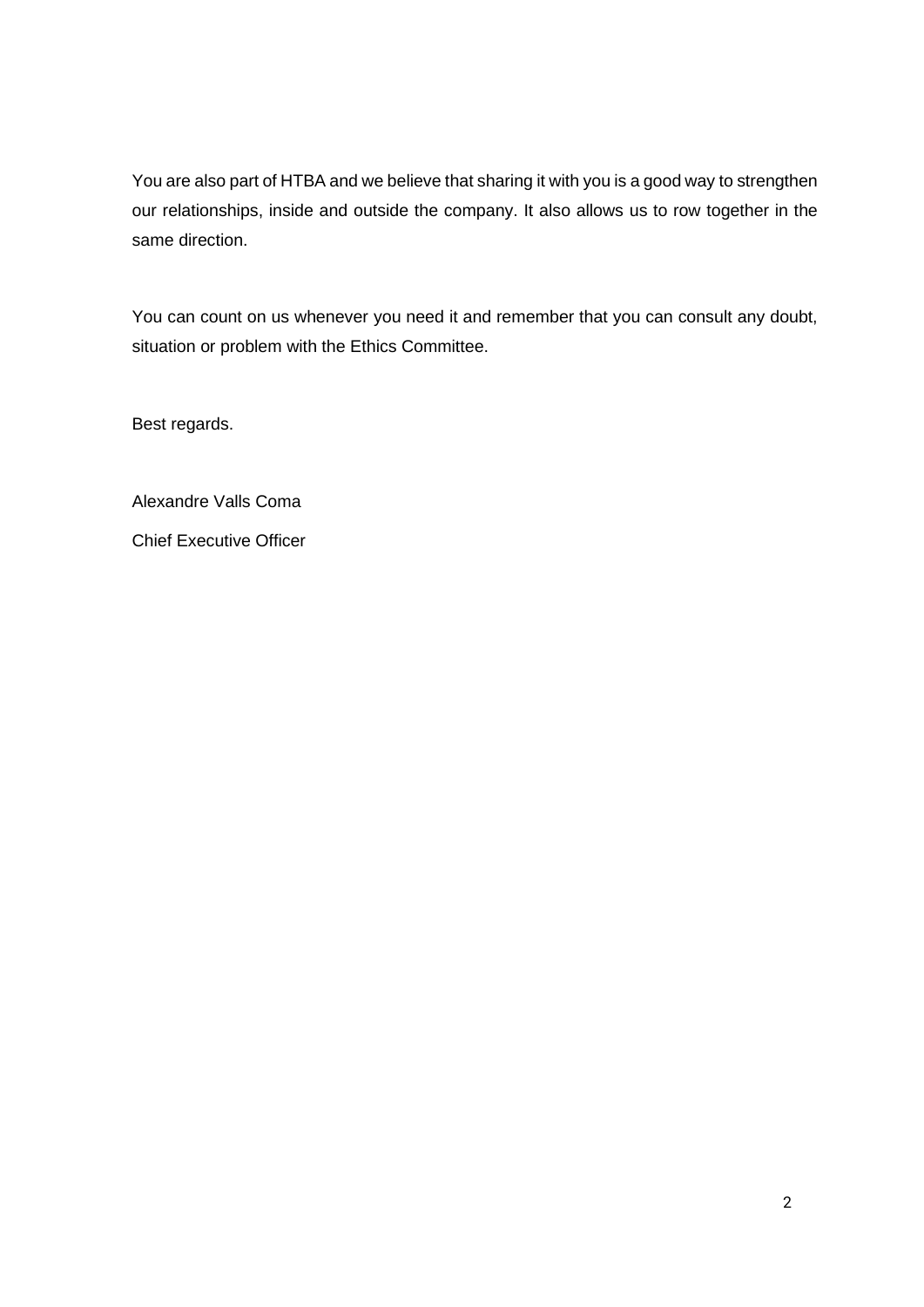# **1. What is the purpose of a Code of Ethics and how is it applied?**

# **1.1 What you should know about HTBA**

Take this document as **a guide so that, as an employee of HTBA, you can work at ease, know how to act and interact in each case**, inside and outside the company. It is understood as a HTBA employee any worker who is part of the companies HealthTech HTBA Holding S.L.U., HealthTech Bio Actives, S.L.U. or any company of the group.

Important: It is always good for you to remember that for HTBA it is as important to comply with the laws and regulations applicable worldwide, as it is to be faithful to this Code of Ethics and to our other policies.

# **1.2 What it is expected of our leaders**

HTBA leaders honor their position. They are all aware that their responsibility is not only to comply with the Code of Ethics. Their duties encompass much more:

- They **lead by example**.
- They are **faithful to the principles** of HTBA's Code of Ethics and **defend them** wherever they go.
- They **create a corporate culture based on trust**, which gives employees total freedom to express their opinions and even propose new ways of compliance.
- They transmit to every employee how important it is **to achieve** business **results with integrity.**
- **Motivate** employees to value ethical conduct and put it into practice.
- **Ensure that,** from the very beginning**, each employee knows and understands this Code of Ethics and the rest of HTBA's Policies.**

# **1.3 What our employees are responsible for**

There are rules that are necessary for the common good of all. This is one of them: **all HTBA employees must comply with this Code of Ethics** and have the responsibility to: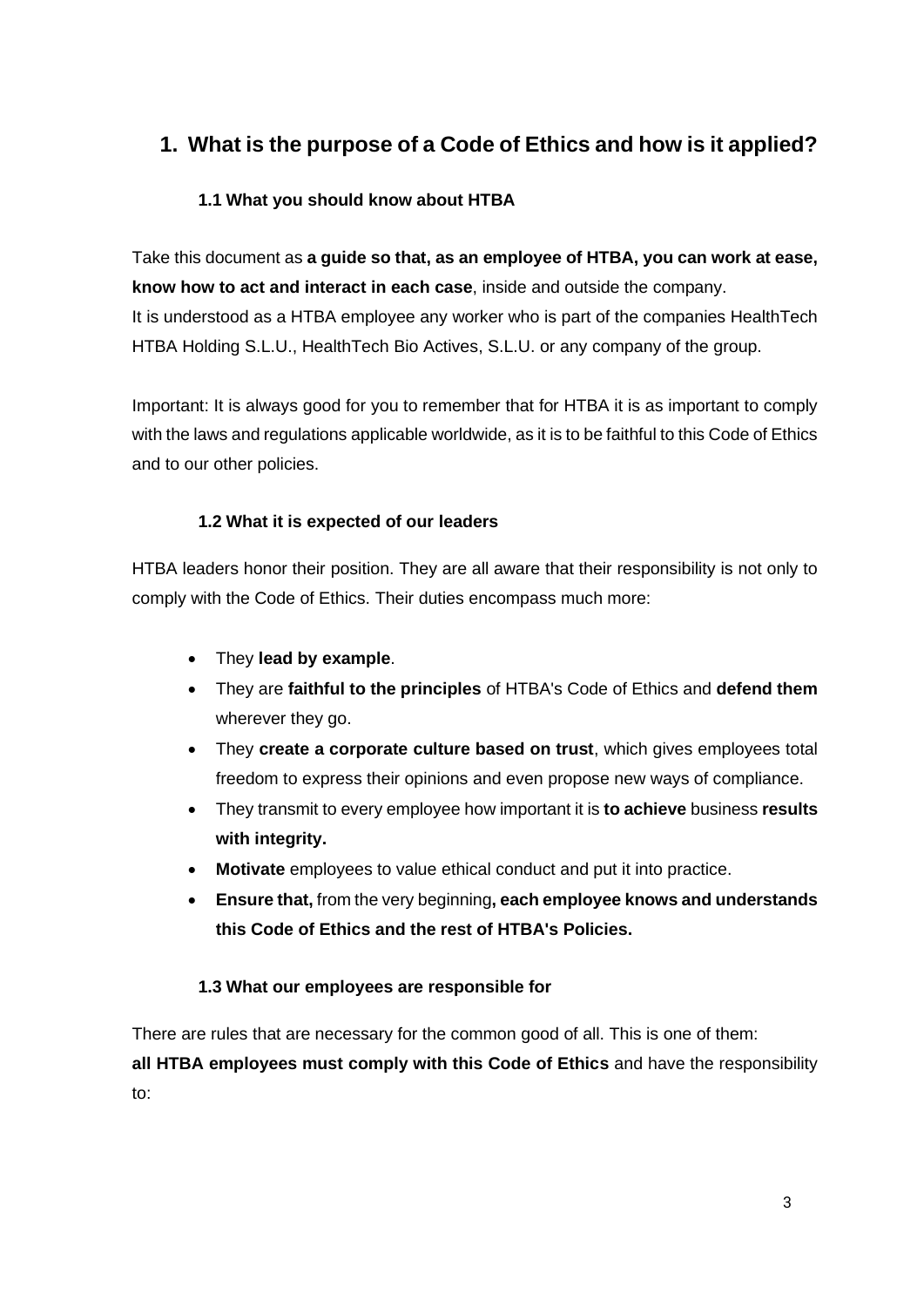- **Read** the Code of Ethics, internalize its principles and comply with them in their daily work.
- **Participate** in the planned training sessions.
- **Report** any possible unethical conduct as soon as possible and understand the different channels for its reporting.

The most effective way to comply with the Code of Ethics is to **use good judgment and**  ask for advice whenever you are unsure about an action. These questions may help you to clarify your doubts:

- *Is this action legal?*
- *Am I authorized to do this?*
- *Am I sure this is the right thing to do?*
- *Do I feel comfortable explaining it to my boss, co-workers, family, friends or anyone else?*

# **2. HTBA's mission, vision & values**

The following are the corporate fundamentals of the company through the corporate mission, vision and values:

Our mission: *To provide innovative solutions starting from natural raw materials and challenge the paradigms in health and nutrition industries to improve consumer well-being.*

Our vision: *To be recognized as an Integrated and Sustainable Partner Leading the field of Natural Ingredients with minimal environmental footprint*.

Our values: Agility, Audacity, Collaboration / Teamwork, Innovation and Passion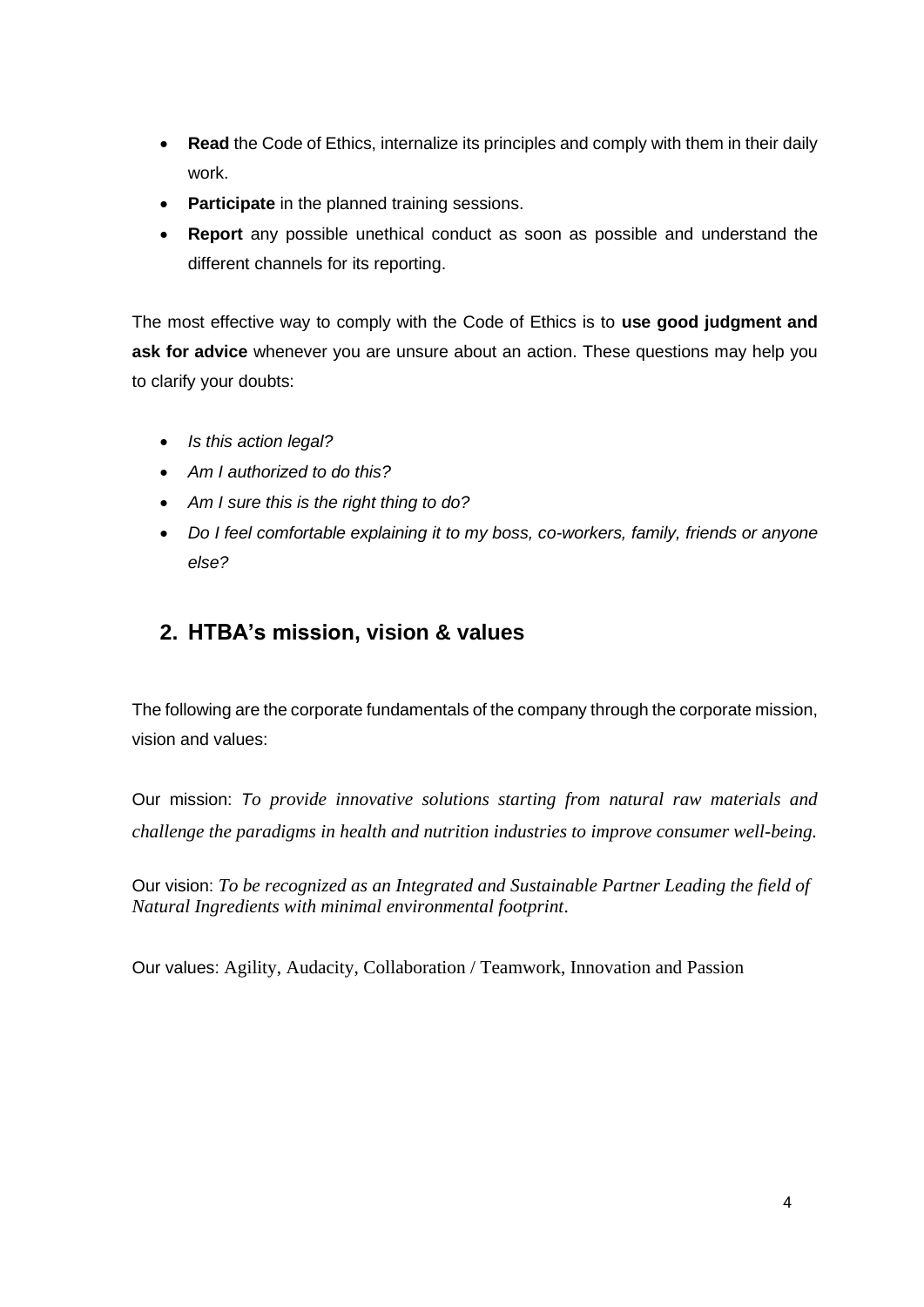# **3. First things first: our principles**

# **3.1 With people and society**

# **HUMAN RIGHTS**

# *HTBA is 100% supportive of internationally recognized human rights.*

# HTBA Principles:

Each of our activities respects these rights as set out in the United Nations Declaration of Human Rights. We expect the same from all our business partners.

# **WORKERS' RIGHTS**

# *HTBA recognizes and applies internationally proclaimed labor rights.*

# HTBA Principles:

Employees are free to associate and bargain collectively. Of course, child labor and forced labor are strictly prohibited. Under no circumstances shall workers' rights, occupational safety and health be violated.

# **EQUAL OPPORTUNITIES FOR ALL**

# *The knowledge and talent of the employees are the main pillar of HTBA.*

# HTBA Principles:

There is no room for discrimination. Any employment decision takes into account job qualifications (education, previous experience, etc.), merit, benefits and other job-related factors.

We will treat with respect and behave appropriately with everyone, regardless of race, religion, sex, sexual orientation, age, disability or other legally protected status.

# **PROHIBITION OF HARASSMENT**

# **HTBA has zero tolerance for harassment.**

*"Harassment: any conduct, whether physical or verbal, done repeatedly, and intended to disturb or alter the mood of another person."*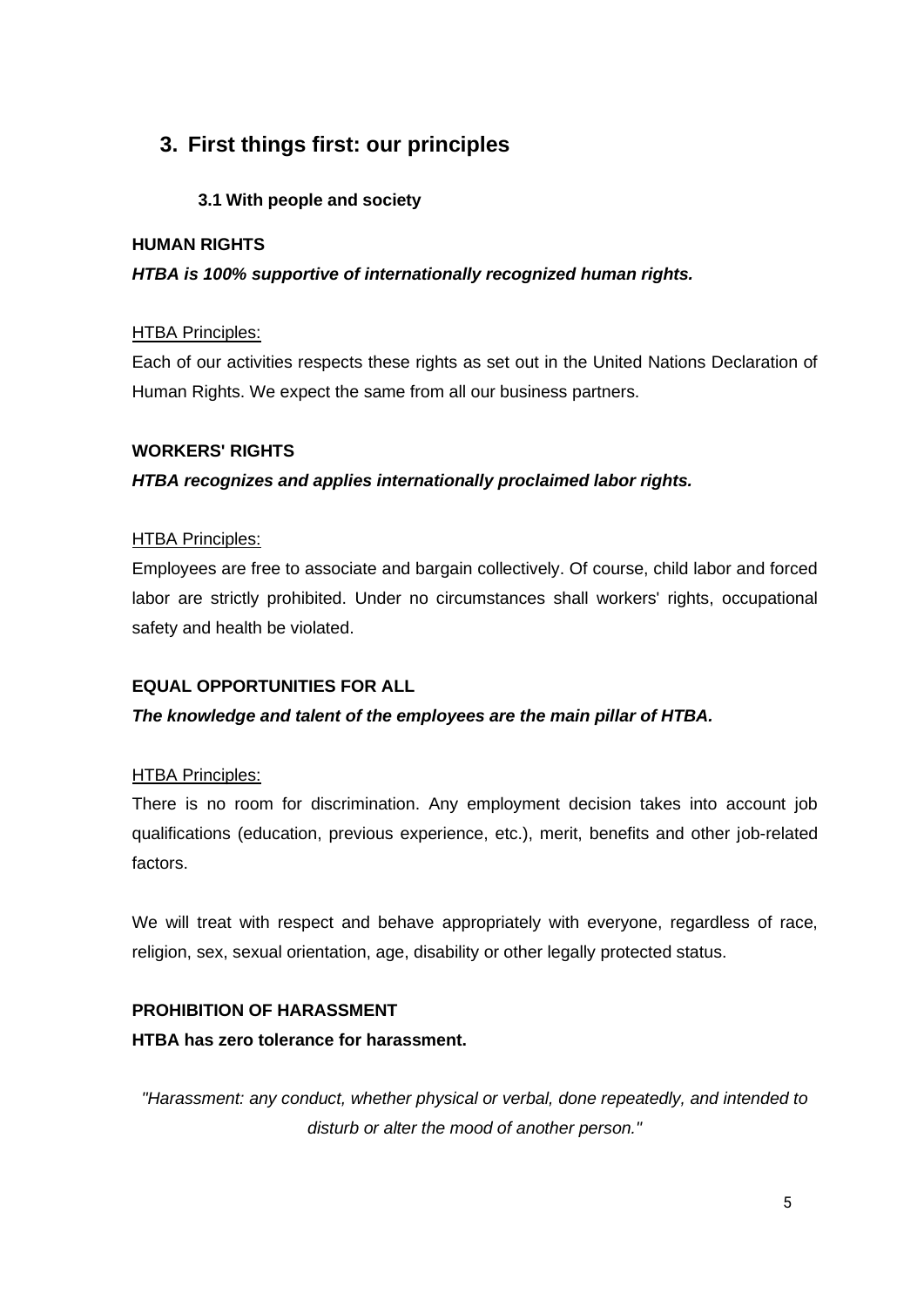- **Treat everyone with respect** and avoid situations that may be perceived as inappropriate.
- **Be sensitive** to actions or behaviors that may be accepted in one culture but not in another.

# **CARE FOR THE ENVIRONMENT**

*HTBA is committed to minimizing the impact that our commercial and industrial activities may have on the environment.* 

# HTBA Principles:

We will comply with relevant locally and internationally recognized standards.

# **POLITICAL FREEDOM**

# *HTBA does not financially support any political party or individual politicians.*

#### HTBA Principles:

Employees are free to participate in any political activity, but without mentioning HTBA or their role in the company.

# **TRUTHFULNESS AND TRANSPARENCY**

*The truth and always the truth. This is how HTBA earns the trust of its suppliers, agents, distributors and customers.* 

#### HTBA Principles:

Earning trust allows us to develop long-term relationships. This can only be achieved **with responsibility and maximum transparency,** both in our messages and in our behavior.

# **3.2 In business relations**

# **BRIBES AND GRATUITIES**

#### *They are out of place.*

We should never engage in corruption of any kind.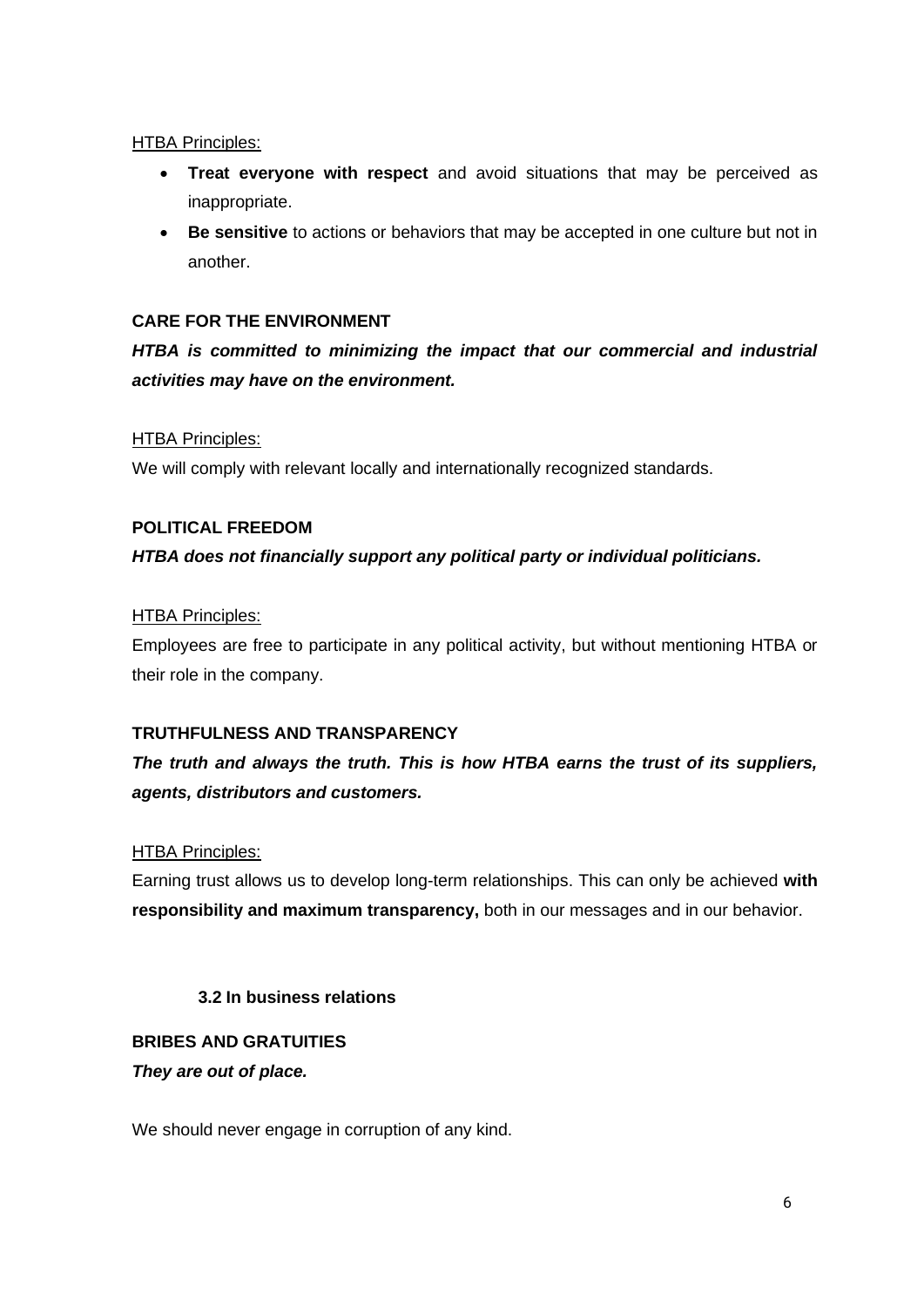*"Corruption occurs when a person solicits, receives or accepts an improper offer, advantage or gratuity by virtue of his or her position, office or function."* 

*"As a general rule, an advantage is considered improper if it is likely to influence the recipient, or if the recipient perceives that the advantage could influence his or her ability to make sound and objective business decisions."*

For HTBA, **gratuities or tips are a form of corruption**. These payments are intended to induce officials to expedite routine work that they must be performed anyway.

*For example: the payment of an incentive to a public official in connection with customs or immigration matters.*

Since HTBA is a global organization, **the local anti-corruption laws in force in the countries where we do business in apply, as also do the laws set out in the company's Anti-Corruption and Anti-Bribery Policy.**

**We do not accept that our business partners** (joint ventures, suppliers and distributors) **offer or receive improper advantages of any kind** in their business interactions with HTBA or when acting on its behalf.

# HTBA Principles:

- **Never offer, pay, effect, solicit or accept a gratuity, gift or favor in exchange for preferential** treatment in order to influence the outcome of a business deal or to gain a business advantage.
- Do not give **gratuities or tips**. If you find yourself in a situation where such payments are unavoidable, inform your manager and your company's Accounting Department so that such payments are properly disclosed and recorded.
- **Make sure** that the people you work with, including our business partners, **understand that HTBA considers bribery and corruption to be unacceptable**.
- If you **suspect** or know that there has been any form of corruption at HTBA or at a company with which HTBA does business, **report it.**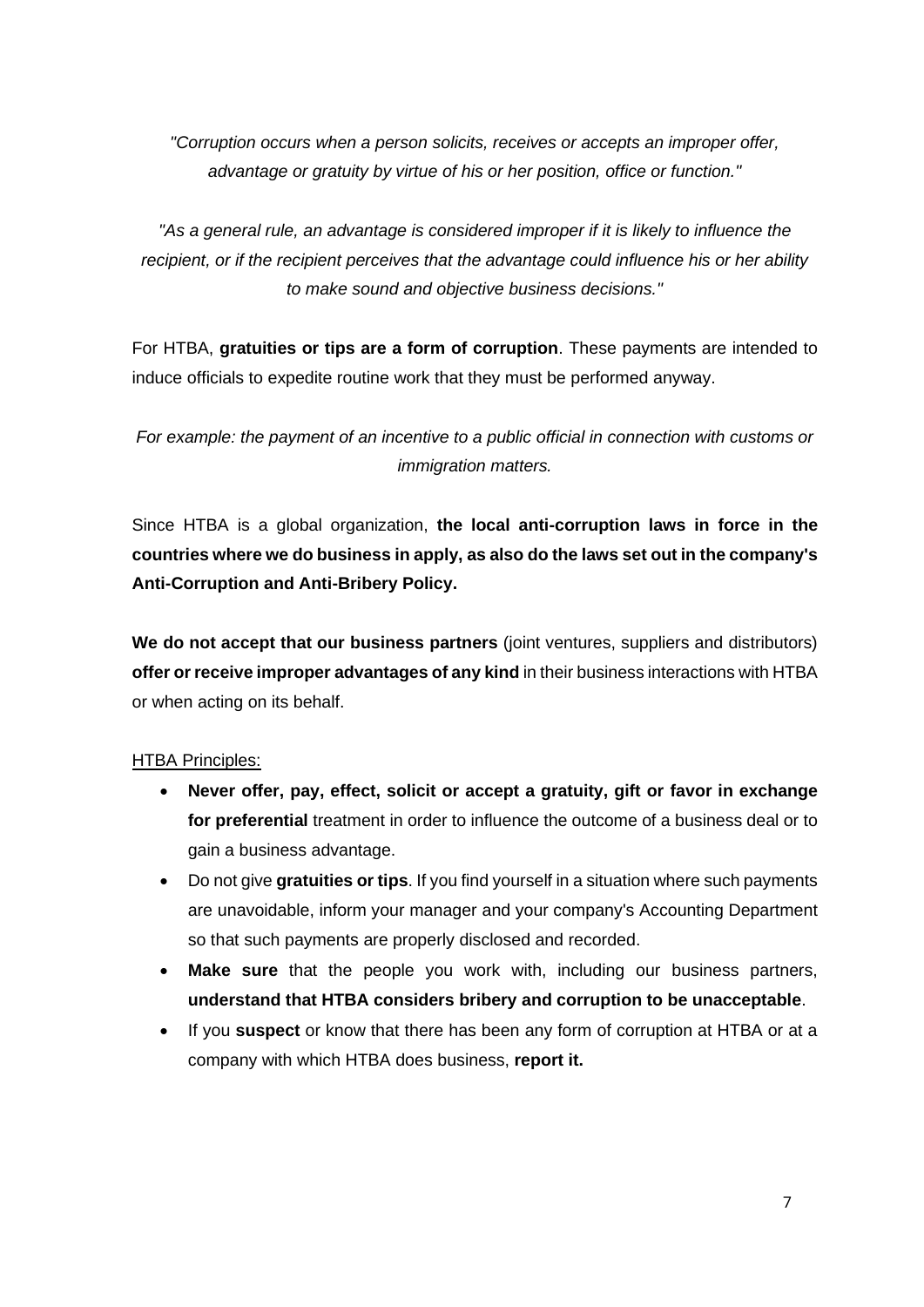# **GIFTS OR HOSPITALITY** *Professionalism first and foremost.*

# HTBA Principles:

It **is forbidden** for HTBA employees and other HTBA collaborators to offer, make and/or deliver any type **of gift or compensation to their customers**, suppliers, distributors or any other person with whom they have professional relations, **except in the cases and limits expressly set forth in the HTBA Gift Policy.**

Likewise, **the solicitation and/or receipt of such gifts or compensation is also prohibited.**

In case there is any doubt, these prohibitions also include:

- **The acceptance of cash or cash equivalents** (e.g., gift cards, invitations to recreational events, etc.).
- **The financing of entertainment costs** (events, travel, etc.).
- Accompanying people or guests of the HTBA manager or employee who receive an invitation to an activity (entertainment) are prohibited.

# **CONFLICTS OF INTEREST**

# *Always with objectivity.*

*"Conflicts of interest arise when personal relationships, involvement in outside activities or interests in a joint venture influence decision making as an employee of HTBA or are perceived to do so in the eyes of others."*

# HTBA Principles:

To avoid such conflicts, we at HTBA follow our own principles:

- **Be transparent** about potential conflicts of interest.
- **If you believe that an issue could influence your decisions or actions at HTBA, let your manager know.**
- **Avoid intervening** in decisions that others might see as a conflict of interest.
- **Be impartial and professional** in your dealings with business partners.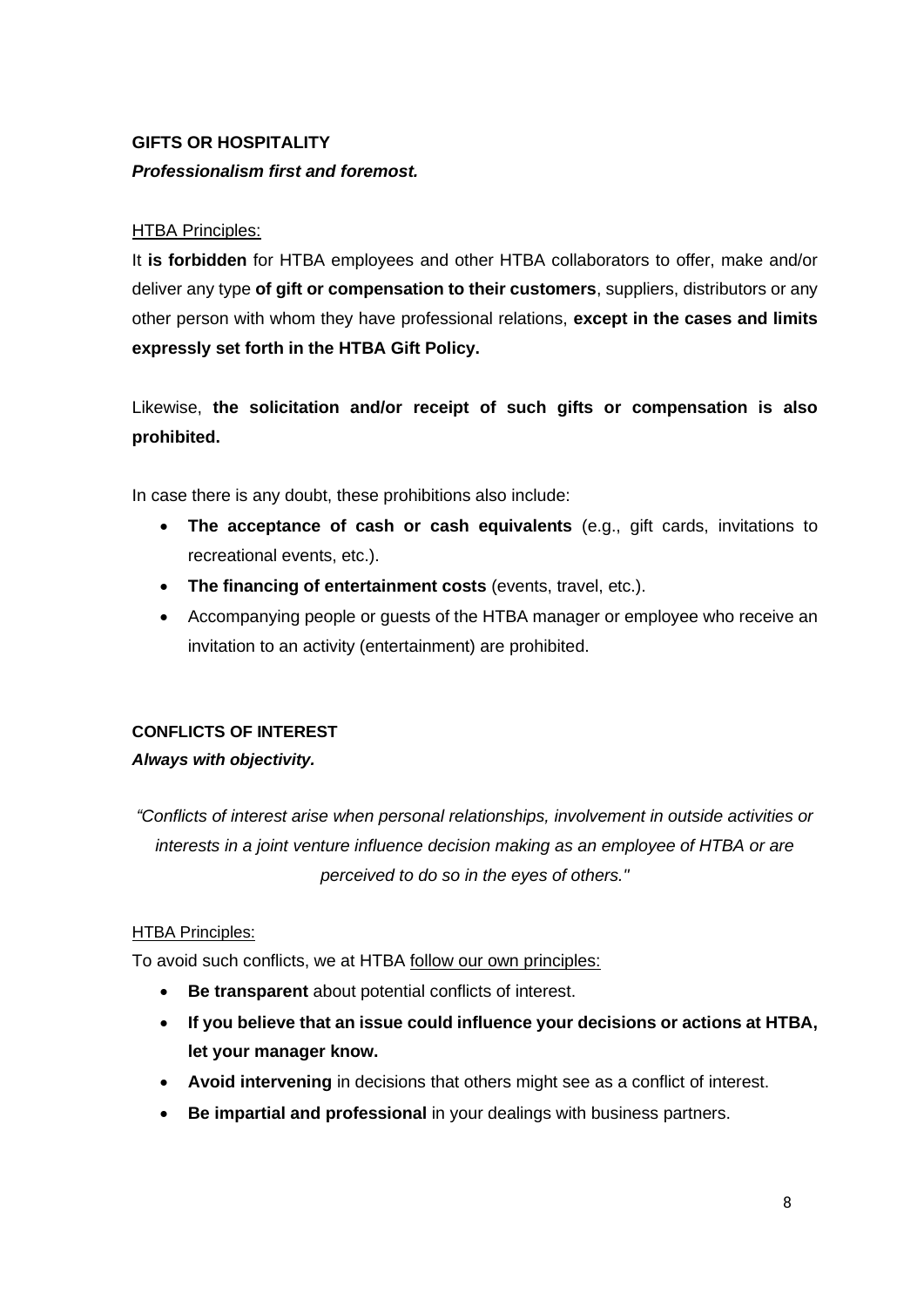# **MONEY LAUNDERING**

*Totally illegitimate.*

# **HTBA strongly opposes to money laundering in any form.**

*"Money laundering is the process by which individuals or groups attempt to conceal the proceeds of illegal activities or attempt to make the sources from which their illegal or criminal funds originate appear legitimate."*

# **HTBA Principles:**

- **If a customer or potential business partner refuses** to provide you with complete information about their business**, if you suspect** that such information is false, or **if the person in question impatiently evades** reporting and accounting requirements, contact your line manager as soon as possible.
- **Be suspicious if any customer or potential business partner proposes to make cash payments or any other unusual payments**, such as money transfers to a third party or an unknown account. If you suspect any potential money laundering activity, tell your direct manager.
- HTBA will report any suspicion of money laundering to the appropriate authorities.

# **COMPETITION LAW**

*Respect and loyalty.*

# **HTBA and all its employees must comply with the laws of competition practices.**

*"National competition law shall ensure open and fair competition for all market players, to the benefit of consumers."*

# *"Competition law prohibits:*

*(i) agreements and understandings intended to restrict or which could restrict competition and (ii) abusive behavior of dominant positions in the market. In relation to point (i), it is important to note that, in addition to written agreements, e-mails, verbal agreements, coordinated business conduct, etc., may also be illegal."*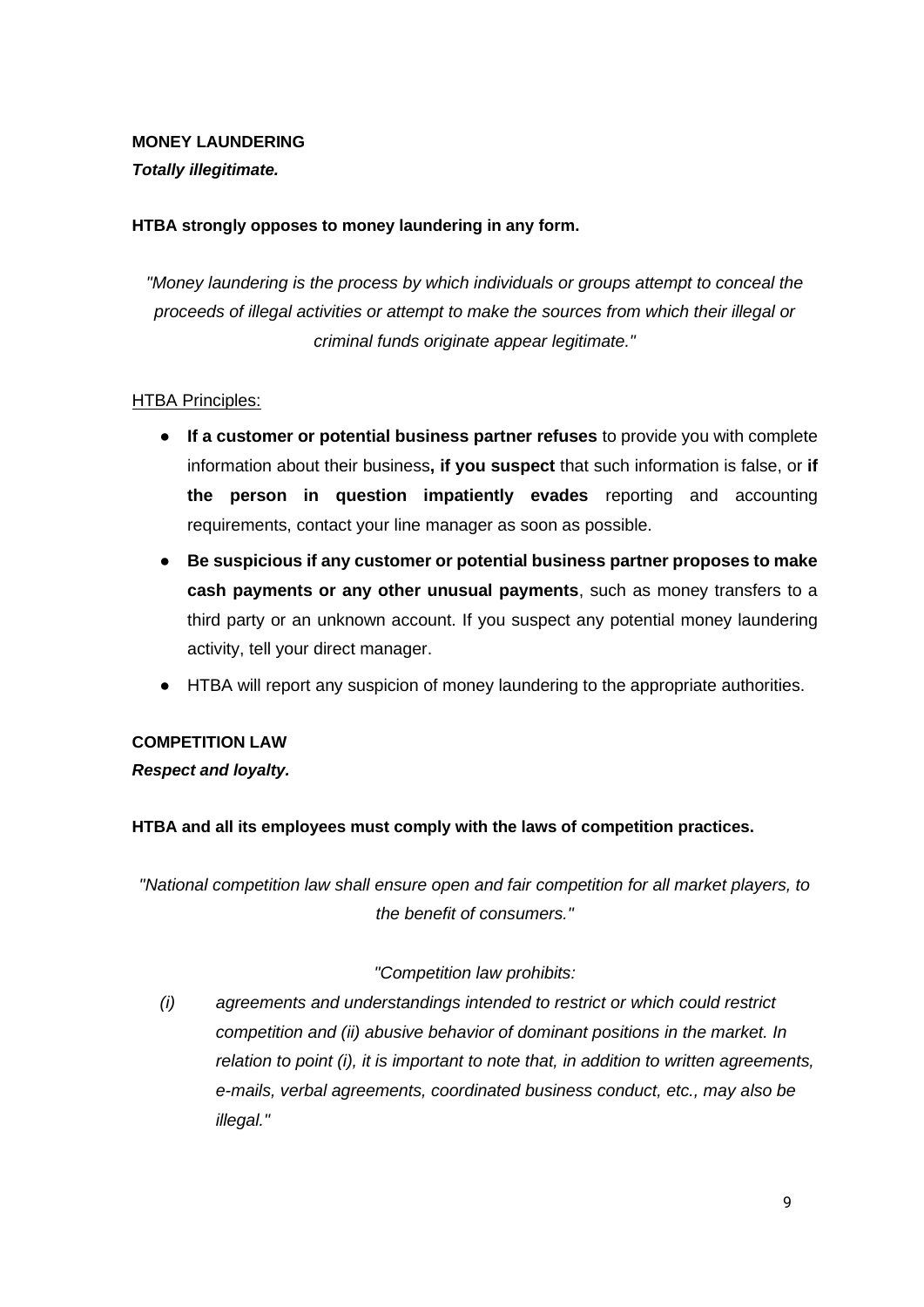- **Do not engage in discussions or enter into agreements that unlawfully limit the capabilities of competitors**. As a general rule, agreements with competitors shall be prohibited and shall not be entered into without the prior approval of the Legal Department.
- These are **the agreements that are prohibited with competitors**:

○ Agreements concerning prices, costs, profits or other bargaining terms.

○ Agreements that limit or control access to markets, technological development and sources of supply.

 $\circ$  Agreements requiring customers to accept additional obligations which, by their nature or commercial usage, have no connection with the subject matter of the contracts.

- **If a company is a leader in its market, it will never abuse its position.**
	- Shall not impose unfair prices or other unfair trading conditions.

○ Shall not apply different conditions in equivalent transactions with other business partners.

○ Will not link products that have no connection to each other.

- **If you have engaged in or witnessed activity that violates or is alleged to violate competition** laws, tell your manager and the HTBA Legal Department.
- **If you are in doubt as to whether an agreement or activity complies with competition** laws, ask your manager and the HTBA Legal Department.

# **CONFIDENTIAL INFORMATION**

*Everything under lock and key.*

Each employee is responsible for **preventing unauthorized persons**, both internal and external to the company, **from gaining access to confidential information** concerning HTBA, our people and our business partners, users and readers.

*"Confidential information is any information that is not known to the public and should not be known to the public. Examples include, but are not limited to, transaction information, business plans, product development plans, budgets and results."*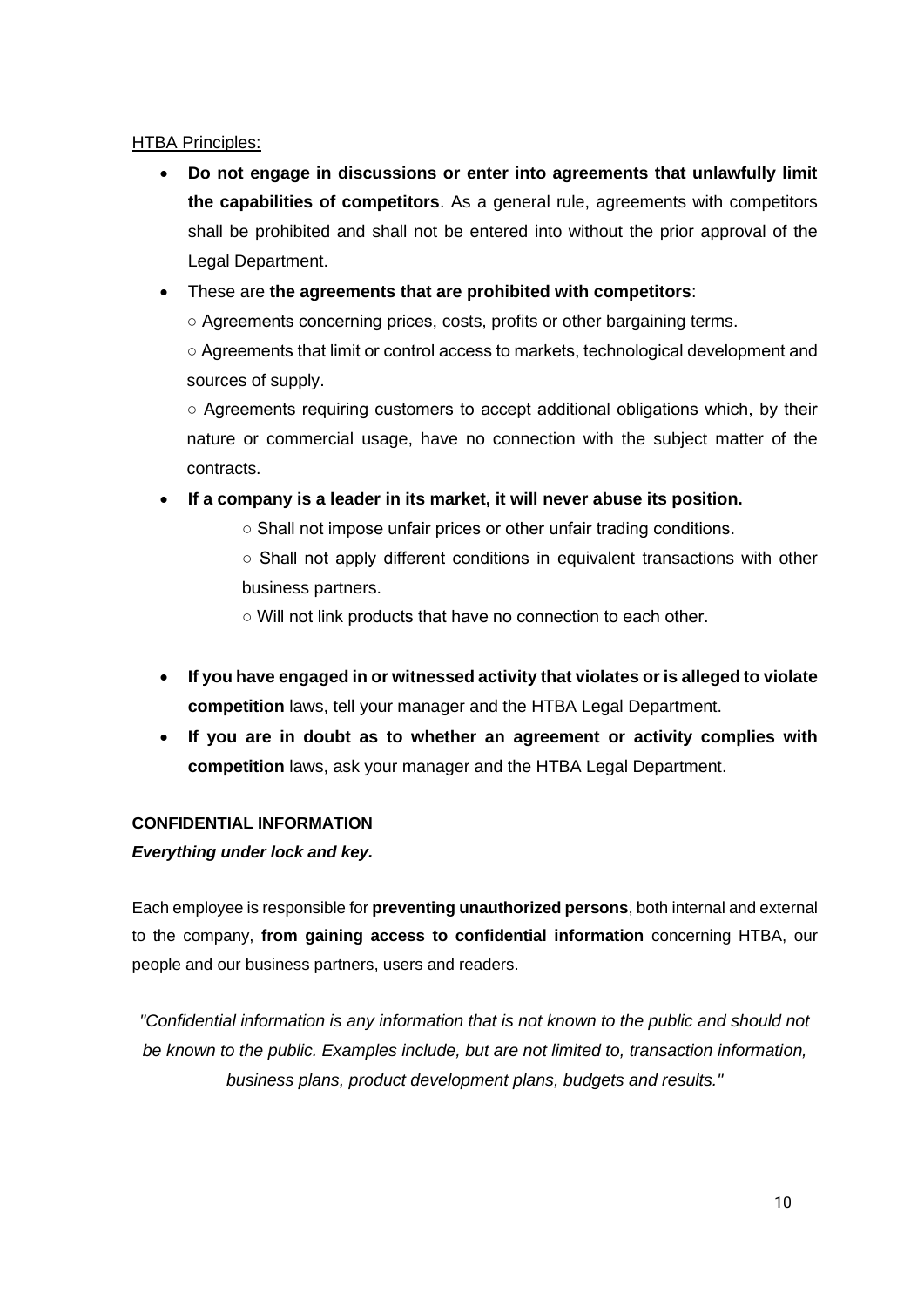- Always **protect** confidential information.
- **Be aware that** when discussing, reading or writing confidential information, it may be overheard or otherwise perceived by unauthorized persons.
- **Never discuss, read or write confidential** information in public places (street, restaurants, airplanes, trains, elevators, etc.) and be careful when doing so in your workplace or at home.
- **Be careful when** sending or transmitting information to third parties by e-mail. Always check the list of recipients to make sure it is information they need.
- **Do not share** confidential information in any online forum, such as a blog, or through social media.
- **Whenever you need to share confidential information** with outside third parties, make sure they are bound by a duty of confidentiality or obtain a signed confidentiality agreement.
- **If you stop working for HTBA,** you have an obligation to continue to protect confidential information until it is lawfully made public.
- **If you are in doubt about** whether you have confidential information or how you should treat it, ask your manager or the Legal Department, or assume that it is confidential.

# **PRIVACY AND PERSONAL DATA PROTECTION**

# *The most valuable.*

**Data and information about our partners and third parties is the most valuable thing we have in order to develop HTBA products.** 

We are highly committed to the privacy of this data because it allows us to be useful to our users and partners.

We use it within the limitations set by law and commonly accepted privacy principles, such **as transparency, security and user choice.**

When we process personal data, our employees, users and customers expect us to make only explicit and lawful use. Although we rarely use sensitive personal data, misuse or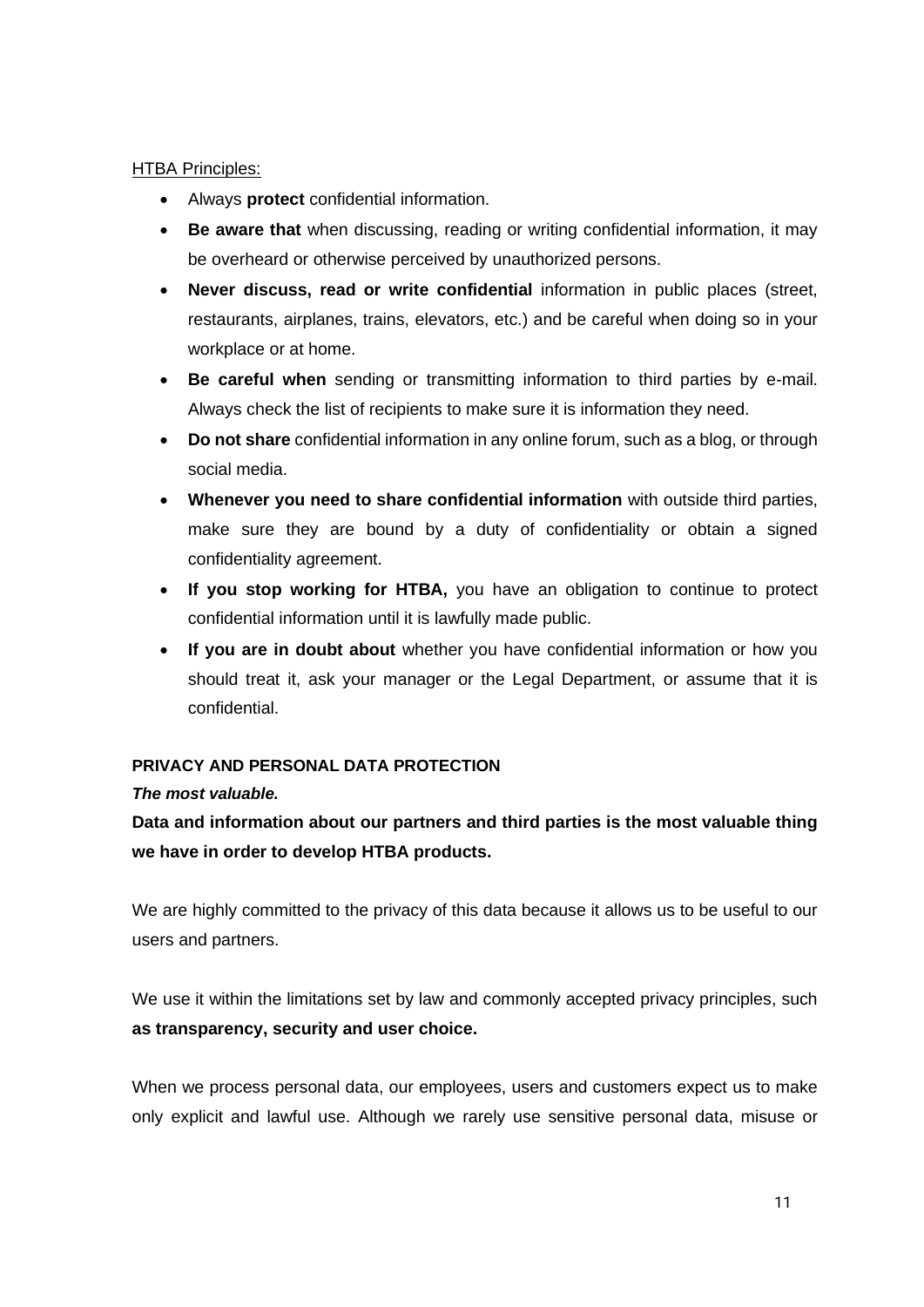breach of privacy can still have serious consequences for the individual concerned, not to mention the trust placed in our brands and their reputation.

# **At HTBA we respect the right to privacy of our employees by using, maintaining and transferring their personal data in accordance with generally accepted data protection standards.**

# HTBA Principles:

- **Never process (**collect, use, share, etc.) personal data unless the individual concerned has unambiguously consented or the processing has another valid legal justification.
- **Ensure** that access to personal data is strictly motivated by a legitimate purpose.
- **Confirm** that your business unit keeps an up-to-date record of all categories of personal data it processes.
- **Inform** the public about the processing of personal data and the use of cookies through a privacy policy and a cookie policy, respectively.
- **Delete** personal data or make it anonymous once it has been used for its intended purpose.
- Never share personal data information with third parties unless the user has given consent or there is another valid legal justification for doing so.

# **INTELLECTUAL AND INDUSTRIAL PROPERTY**

# *Our greatest treasure.*

**Intellectual and industrial property are one of our most valuable assets and must be treated with all the care they deserve.** 

*"Obtaining, preserving and defending our intellectual and industrial property rights are the key factors of HTBA's success."*

# **HTBA's main intellectual and industrial property rights are:**

- Patents.
- Know-how.
- Formulations and product development.
- Licenses.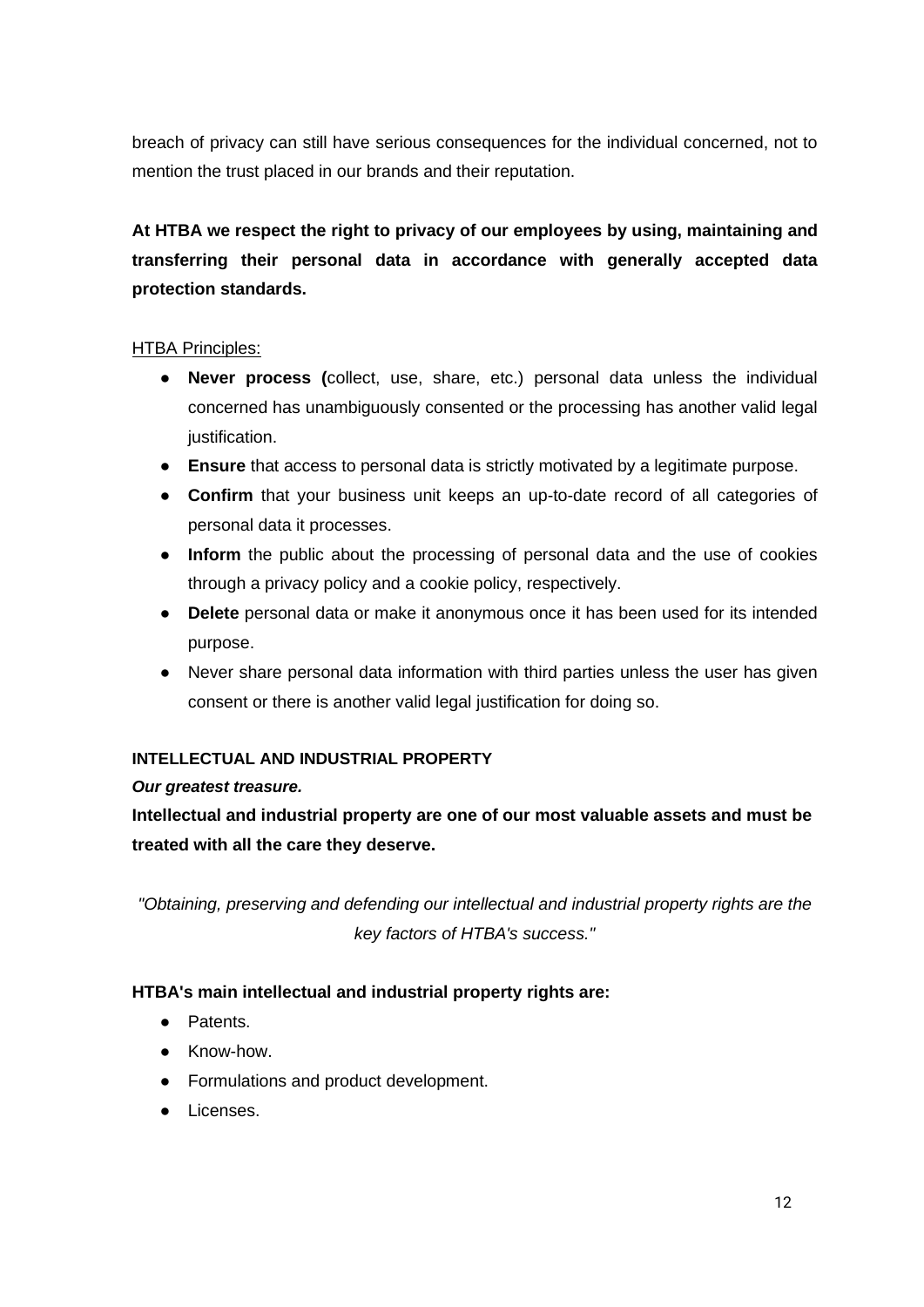- Trademarks.
- Domain names.

- **Always work** in defense of our intellectual and industrial property rights.
- **Ensure** that our intellectual and industrial property is registered, determined or identified by trademark or copyright symbols, whenever such measures are applicable.
- **In case of doubt** about the necessity or relevance of the protection or if it is believed that the disclosure or use by a third party is incorrect, ask HTBA's Legal Department.
- **Respect** the proprietary rights of others by complying with all applicable laws and agreements related to intellectual and industrial property.

# **SECURITY ISSUES**

# *Always be safe.*

All employees have a responsibility **to participate in the security of HTBA personnel, facilities, and computer systems.**

# **HTBA Principles:**

- **Understand and comply** with applicable company security policies.
- **Be aware** of safety hazards in the workplace or related to the specific job.

# **RELIABLE RECORD KEEPING AND REPORTING**

*Transparency and reliability.*

**HTBA has the responsibility to inform affected third parties as soon as possible, completely and accurately in case of any relevant event.**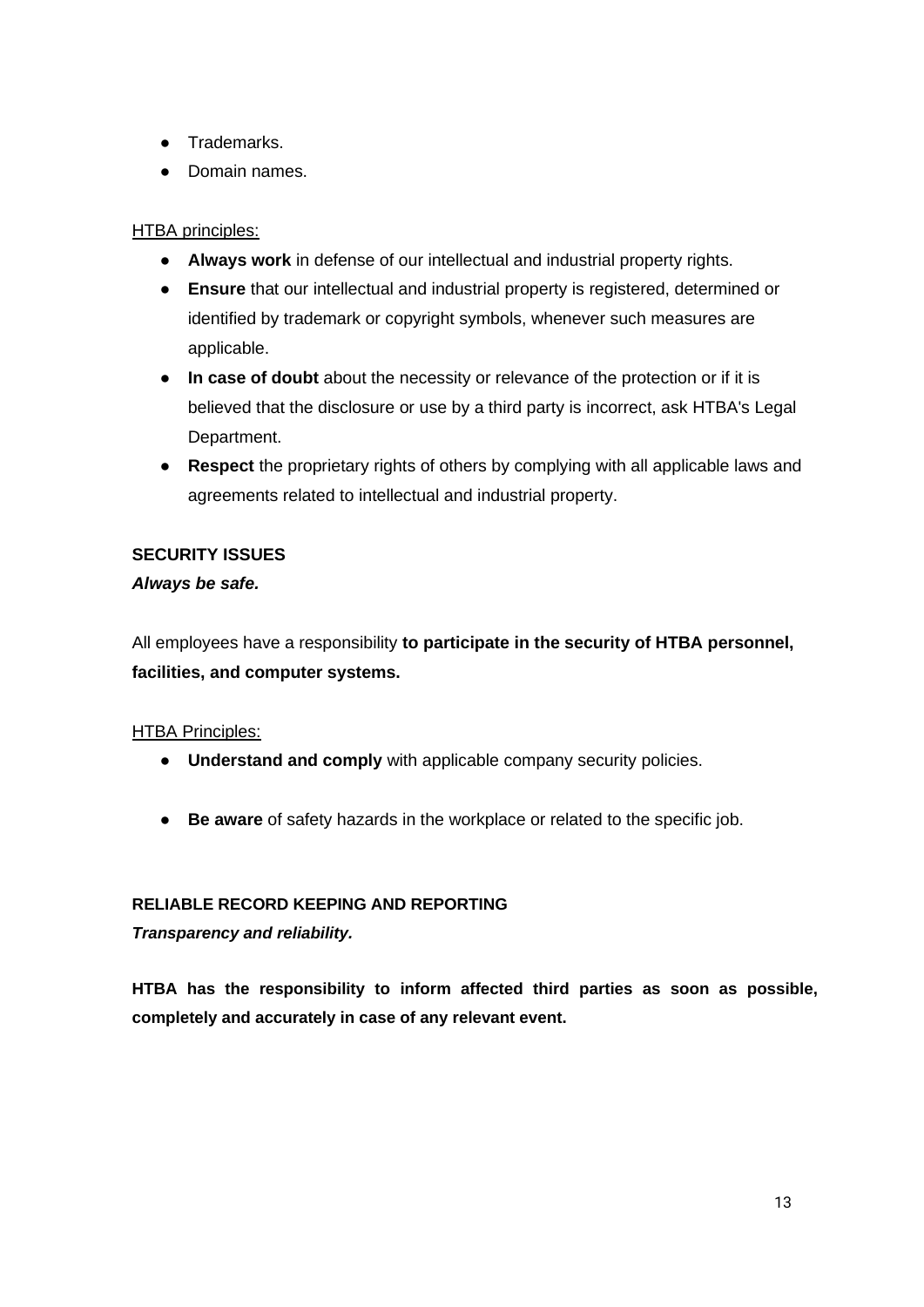- **Follow** applicable HTBA general accounting principles, as well as generally accepted accounting principles, rules and regulations governing accounting and financial reporting.
- **Ensure** that information, financial and non-financial, is reported accurately and in a timely manner.
- **Maintain** consistent processes and controls.
- **Maintain** complete, accurate and timely accounts and records so that they properly reflect all business transactions (e.g., invoices, sales contracts, expense reports and payrolls).
- **Provide timely** and reasonable forecasts and estimates.

# **4. Ethics Committee and Complaints Channel**

# **What is the Ethics Committee?**

*HTBA is committed to establishing and defending, as one of its fundamental values, that all its members will always act in accordance with the law, promoting a culture of compliance throughout the company.*

We have created an Ethics Committee responsible for ensuring compliance with HTBA's principles. Its appointment, composition and functions are regulated in the **HTBA Ethics Committee Charter.**

This Ethics Committee is collegiate and is made up of several members, and always acts in accordance with the principles of **independence and impartiality.**

# **What are the main functions of the Ethics Committee?**

- **To ensure compliance** with the compliance culture in HTBA.
- **To promote and supervise**, on an ongoing basis, the implementation and effectiveness of the compliance management system in the different areas of the organization.
- **Provide continuous training** support to all members.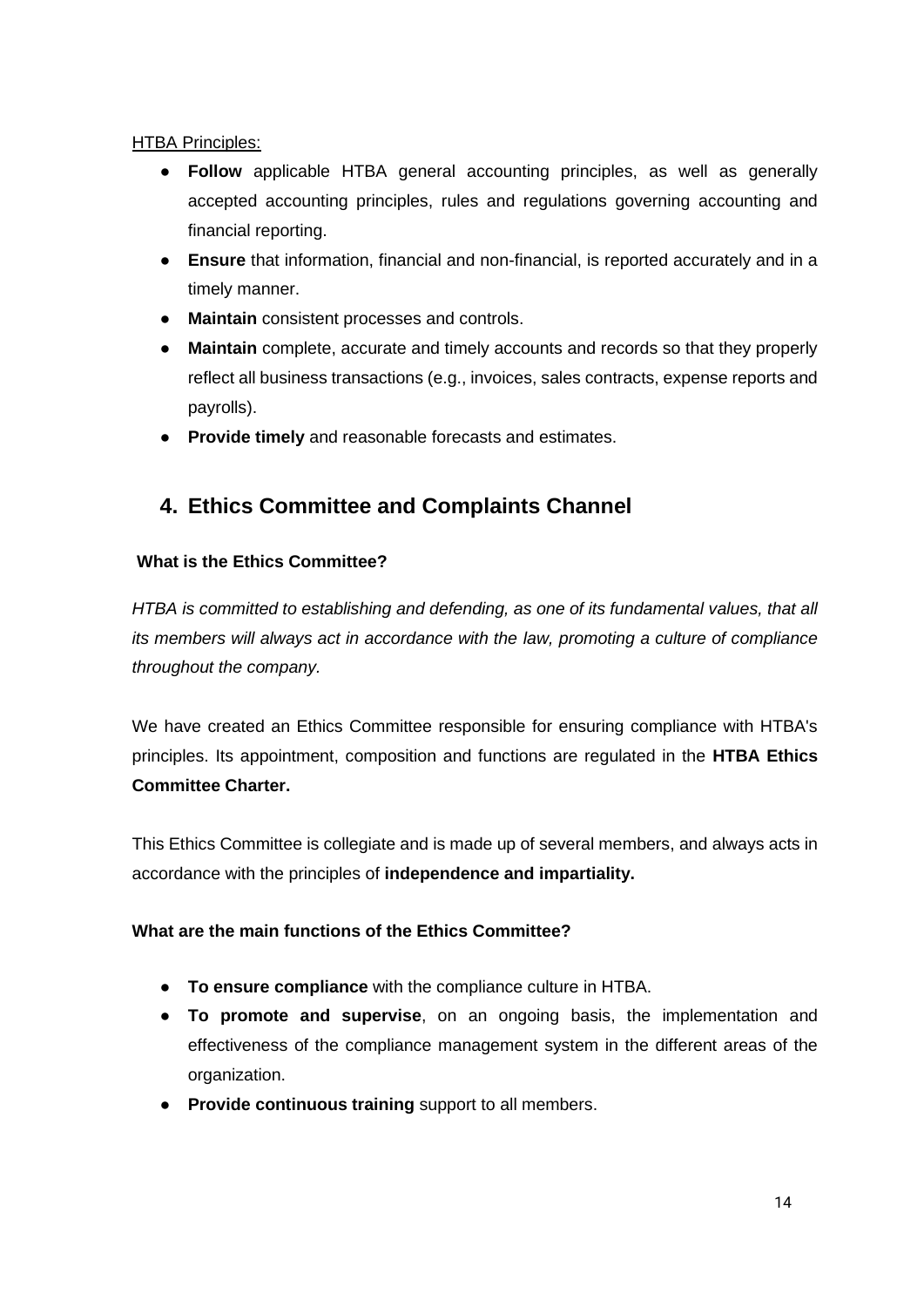- **Manage the Complaints Channel** promoted in HTBA.
- **Conduct investigations of complaints** received through the channel and, where appropriate, sanction non-compliance with internal and external regulations applicable to HTBA.

# **What are the Whistleblower Channels?**

In order to make it easy for employees to communicate all those issues that may involve a breach of our principles, values and regulations applicable to HTBA, we have the following channels:

- **Communication to the manager / direct director.**
- **Communication to the Ethics Committee,** in person or by e-mail to compliance@htba.com.

Communication to the whistleblower channel may be nominative or anonymous.

The members of the Ethics Committee are the only ones who have access to the complaints received.

To facilitate the investigation process, **the email communicating the report of the potential non-compliance must reflect:** 

- Identity of the communicator.
- Identity of the person against whom the communication is directed.
- Date on which the non-compliance occurred.
- As much information as possible about the facts.
- Documents which may prove the existence of the non-compliance facts.

# **5. What happens if the rules are broken**

# **5.1 Sanctions**